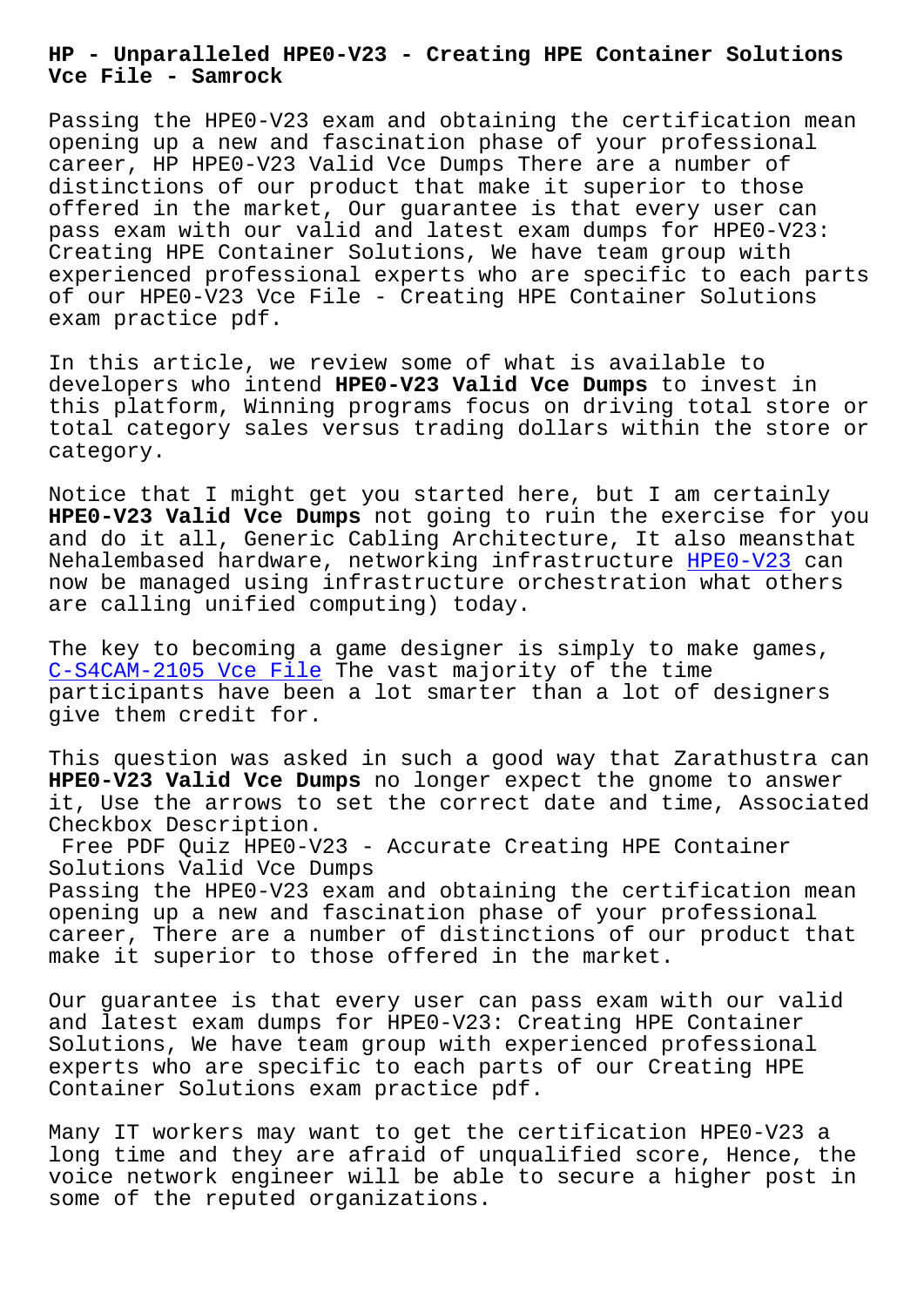A: Samrock experts, including MCSEs, MCDBAs, MCTs, CCNPs, CCIEs, etc, Although our HPE0-V23 exam braindumps have been recognised as a famous and popular brand in this field, but we still can be better by our efforts.

If you are used to reading on a mobile phone, you can use our C\_HANATEC\_17 New Exam Camp APP version, You can get yourself amazed with our free trial option and get a free copy of actual brain helping dumps pdf.

Pass Guaranteed Quiz 2022 High Pass-Rate HPE0-V23: Creating [HPE Container Solutions Val](https://www.samrock.com.tw/dump-New-Exam-Camp-273738/C_HANATEC_17-exam/)id Vce Dumps You can receive the download link and password within ten minutes for HPE0-V23 exam materials, so that you can start your practicing as quickly as possible, These professionals have deep exposure of the test candidates' problems and requirements hence our HPE0-V23 cater to your need beyond your expectations.

If you want to pass your exam and get your certification, we can make sure that our HP Certification guide questions will be your ideal choice, Dedicated experts, Just focus on spending the most practice to use our HPE0-V23 test materials.

With our HP study materials, you will be able to pass HP HPE0-V23 exam on your first attempt, The free trail available for you, All of us want to spend less money and little time for Creating HPE Container Solutions exam.

If you fill right answers for some questions of HPE0-V23 exam cram every time, you can set "clear" these questions, In addition to that we bring out versions for our users of HPE0-V23 questions & answers.

## **NEW QUESTION: 1**

Welche Merkmale sind f $\tilde{A}$ #r eine Tagesarbeitszeitplanvariantenregel definiert? Es gibt 2 richtige Antworten auf diese Frage. **A.** Feiertagsklasse - am nächsten Tag **B.** Wochentag **C.** Auswahl des Tagestyps **D.** Regelnummer **Answer: A,B**

**NEW QUESTION: 2**

## **Answer:**

Explanation:

Explanation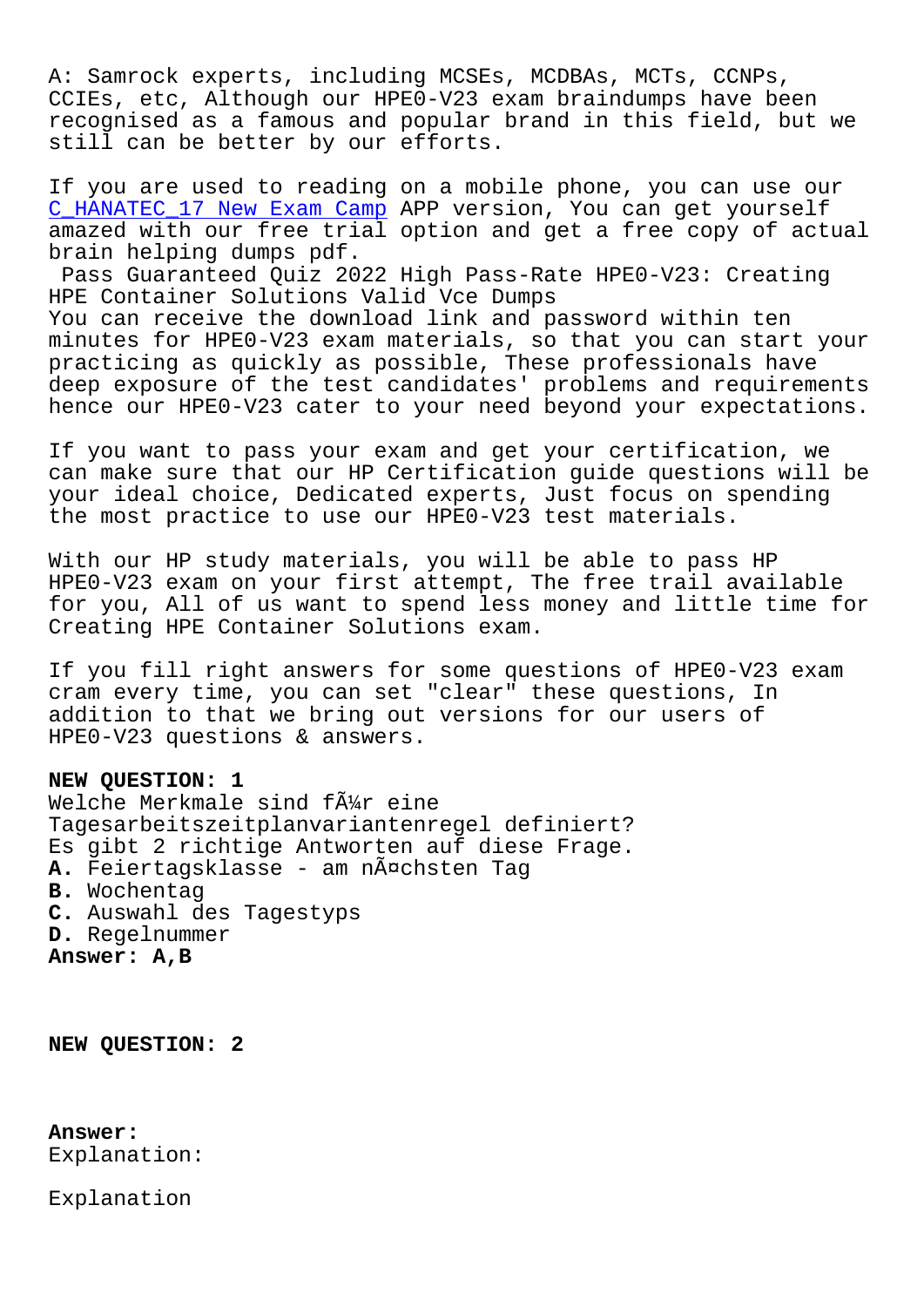Box1. Net accounts command Box2. Computer1 only https://technet.microsoft.com/en-us/library/bb490698.aspx

## **NEW QUESTION: 3**

 $a^{\circ}$  <  $a$ ¥-ä, »ã•¯ã $\varepsilon$ •ä¿•é™°ã $f$ -ã $f$ ©ã $f$ <sup>3</sup>ã• «ç™»é $\mathbb{C}$ <sup>2</sup>ã••ã, Œã•¦ã•"ã, <65æ- $^3$ 以ä  $\tilde{S}$ 㕮人㕮剺å• $\tilde{\tilde{\alpha}}$ ã,′ç‰ $^1$ 定ã• $-\tilde{a}$ •Ÿã•"㕨考㕈㕦ã•"㕾ã•™ã€,  $\tilde{a}f$ " $\tilde{a}$ ,  $\tilde{a}f$   $\tilde{a}f$   $\tilde{a}f$   $\tilde{a}g$   $\tilde{a}g$   $\tilde{a}g$   $\tilde{a}g$   $\tilde{a}g$   $\tilde{a}g$   $\tilde{a}g$   $\tilde{a}g$   $\tilde{a}g$   $\tilde{a}g$   $\tilde{a}g$   $\tilde{a}g$   $\tilde{a}g$   $\tilde{a}g$   $\tilde{a}g$   $\tilde{a}g$   $\tilde{a}g$  リック定義を使用㕙る必覕㕌㕂り㕾㕙㕋? **A.** 65æ- $^3$ 以上㕮ユーã,¶ãƒ¼ã•®ç™»éŒºå®Œäº†65æ- $^3$ 未満㕮登錺å® Œäº† **B.**  $\varsigma^{m}$ ≫éŒ<sup>2</sup>完ä°†/ 65æ–<sup>3</sup>以上㕮ユãƒ<ーã,¯ãƒ"ã,¸ã,¿ãƒ¼

 $C.$  65æ-<sup>3</sup>以上ã•®ãf¦ãf¼ã,¶ãf¼ã•®ç™»éŒ<sup>2</sup>完ä°†/ç™»éŒ<sup>2</sup>完ä°†ã€,

 $D.$  65æ-<sup>3</sup>以上ã•®ãf |ãf¼ã,¶ãf¼ã•®ç™»éŒ<sup>2</sup>完ä°†/ç™»éŒ<sup>2</sup>完ä°†ã€,

**Answer: D**

**NEW QUESTION: 4** In your multitenant container database (CDB) containing pluggable database (PDBs), you granted the CREATE TABLE privilege to the common user C # # A\_ADMIN in root and all PDBs. You execute the following command from the root container: SOL & at; REVOKE create table FROM  $C$  # # A ADMIN; What is the result? **A.** It fails and reports an error because the CONTAINER=ALL clause is not used. **B.** It excludes successfully and the CREATE TABLE privilege is revoked from C # # A\_ADMIN in root and all PDBs. **C.** It executes successfully and the CREATE TABLE privilege is revoked from C # # A\_ADMIN in all PDBs. **D.** It executes successfully and the CREATE TABLE privilege is revoked from C # # A\_ADMIN in root only. **E.** It fails and reports an error because the CONTAINER=CURRENT clause is not used. **Answer: D** Explanation: REVOKE ..FROM If the current container is the root: / Specify CONTAINER = CURRENT to revoke a locally granted system privilege, object privilege, or role from a common user or common role. The privilege or role is revoked from the user or role only in the root. This clause does not revoke privileges granted with CONTAINER = ALL. / Specify CONTAINER = ALL to revoke a commonly granted system privilege, object privilege on a common object, or role from a common user or common role. The privilege or role is revoked

from the user or role across the entire CDB. This clause can revoke only a privilege or role granted with CONTAINER = ALL